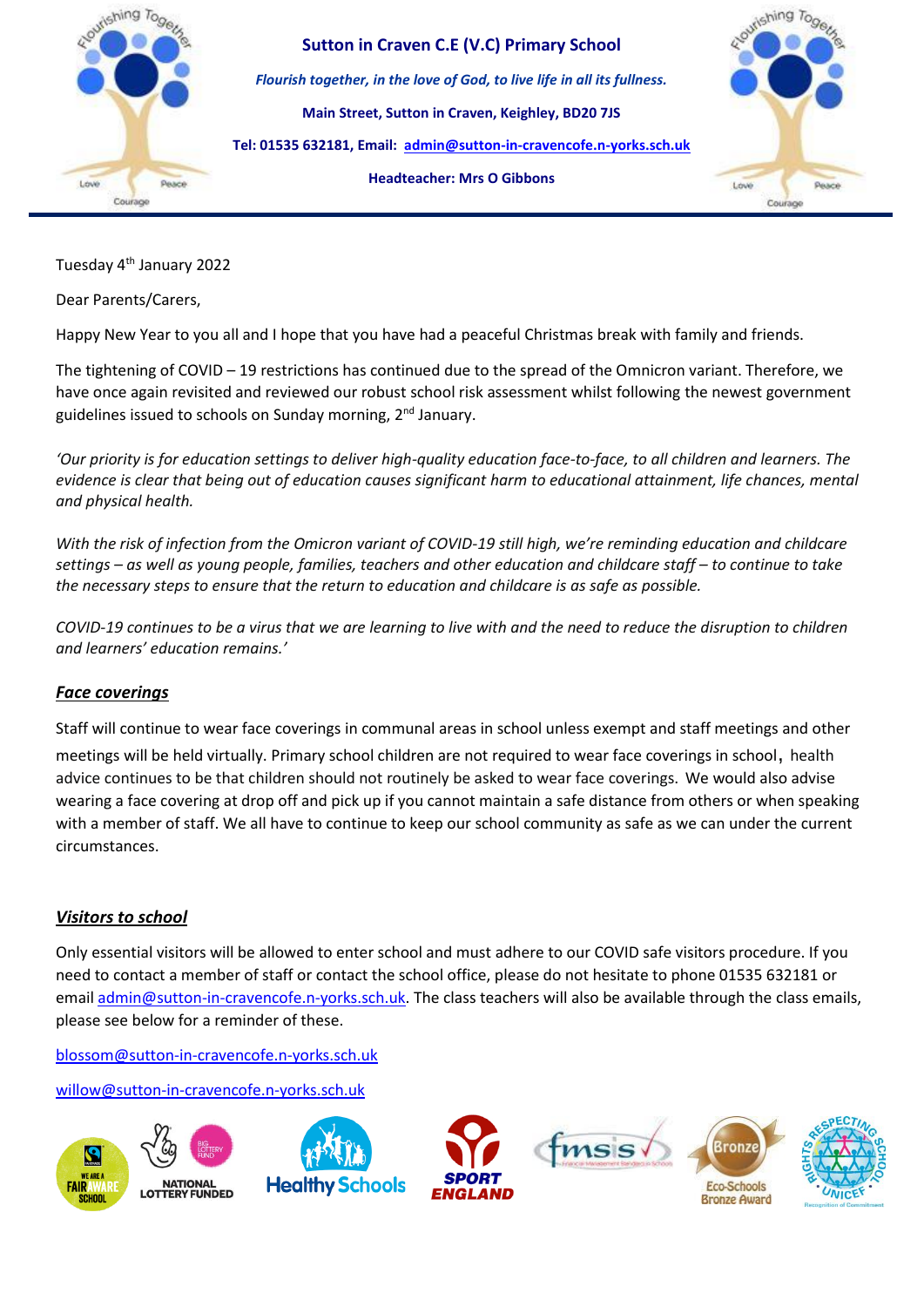

[birch@sutton-in-cravencofe.n-yorks.sch.uk](mailto:birch@sutton-in-cravencofe.n-yorks.sch.uk)

## [oak@sutton-in-cravencofe.n-yorks.sch.uk](mailto:oak@sutton-in-cravencofe.n-yorks.sch.uk)

Be mindful that our staff work throughout the day and so cannot respond immediately to the email you send, please allow for a full 24 hours for a reply from time of sending. We appreciate your continued support and understanding with this. If it is a more urgent request, contact the school office directly.

## *NHS track and trace and self isolation*

A key update is for children, parents and staff who are identified as close contacts of someone with COVID-19 (Omnicron or not). From now on, People who are fully vaccinated or aged between 5 years and 18 years and 6 months and identified as a close contact should take a lateral flow test every day for 7 days and to continue attending school as normal, unless they receive a positive test result or develop symptoms. Those that are unvaccinated and are identified as close contact should self isolate immediately for a full 10 days.

Daily testing of close contacts applies to all contacts who are:

- fully vaccinated adults people who have had 2 doses of an approved vaccine
- all children and young people aged 5 to 18 years and 6 months, regardless of their vaccination status
- people who are not able to get vaccinated for medical reasons, people taking part, or have taken part, in an approved clinical trial for a COVID-19 vaccine

Children under 5 years are exempt from self-isolation and do not need to take part in daily testing of close contacts.

As with positive cases in any other setting, NHS Test and Trace will work with the positive case and/or their parent to identify close contacts. Contacts from a school setting will only be traced by NHS Test and Trace where the positive case or their parent specifically identifies the individual as being a close contact. This is likely to be a small number of individuals who would be most at risk of contracting COVID-19 due to the nature of the close contact

If they test positive or develop symptoms, the person (child, parent/carer or staff member) must self isolate immediately, book and complete a PCR test to confirm the result. If the PCR test is positive, they must self isolate and can end their self isolation period before the end of the 10 full days. They can take a lateral flow device (LFD) test from 6 days after the day symptoms started/positive test and another LFD test on the following day. The second LFD test should be taken at least 24 hours later. If both these test results are negative, and the person does not have a high temperature, they may end their self-isolation after the second negative test result, and return to their education setting.

We request that you keep school informed at each stage of the process to ensure we maintain our attendance records accurately. Staff will continue twice weekly lateral flow tests.

Ordering LFD tests – please see link below.

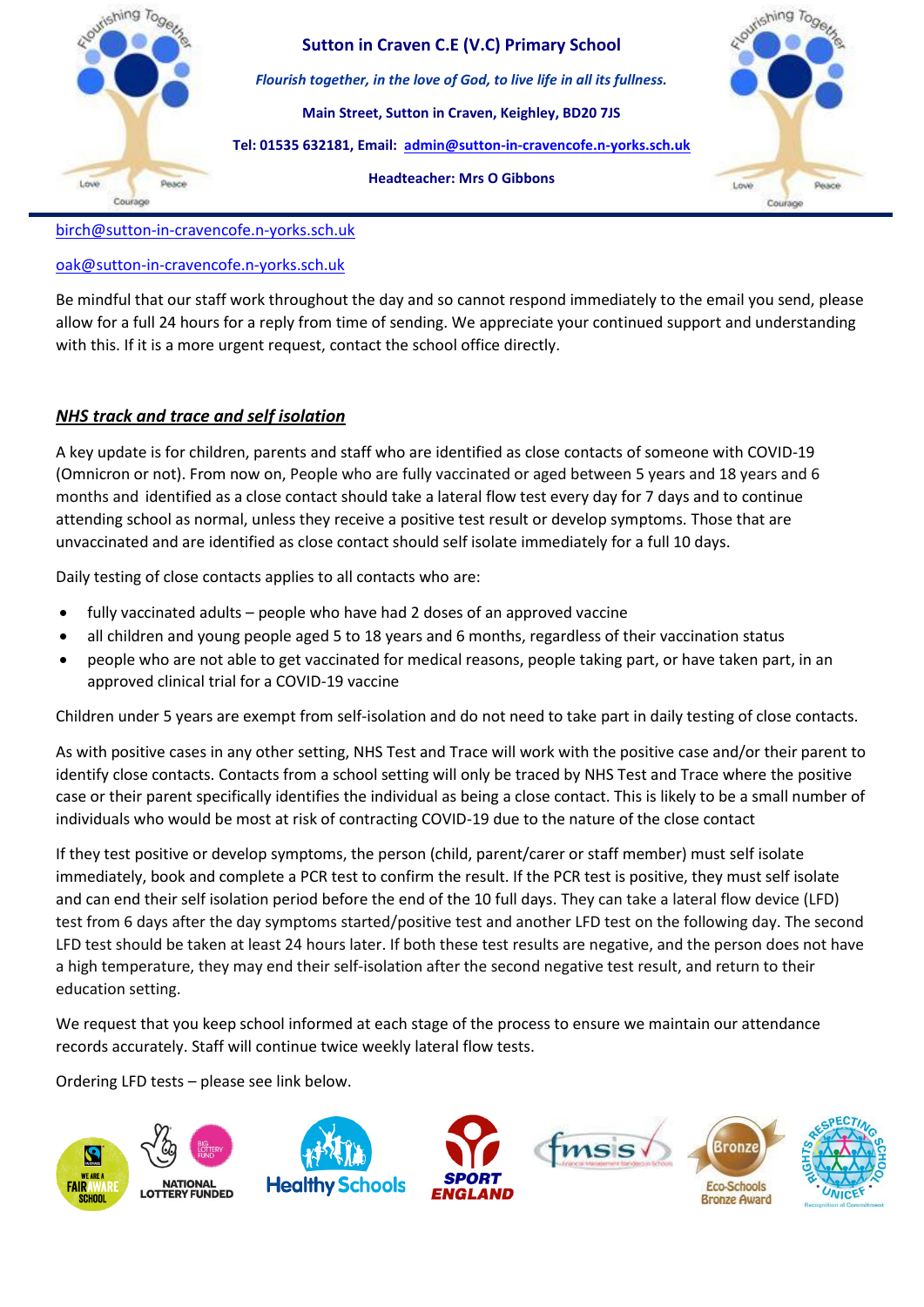

<https://www.gov.uk/order-coronavirus-rapid-lateral-flow-tests>

#### **Other useful link**

[https://www.gov.uk/government/publications/what-parents-and-carers-need-to-know-about-early-years-providers](https://www.gov.uk/government/publications/what-parents-and-carers-need-to-know-about-early-years-providers-schools-and-colleges-during-the-coronavirus-covid-19-outbreak/step-4-update-what-parents-and-carers-need-to-know-about-early-years-providers-schools-and-colleges)[schools-and-colleges-during-the-coronavirus-covid-19-outbreak/step-4-update-what-parents-and-carers-need-to](https://www.gov.uk/government/publications/what-parents-and-carers-need-to-know-about-early-years-providers-schools-and-colleges-during-the-coronavirus-covid-19-outbreak/step-4-update-what-parents-and-carers-need-to-know-about-early-years-providers-schools-and-colleges)[know-about-early-years-providers-schools-and-colleges](https://www.gov.uk/government/publications/what-parents-and-carers-need-to-know-about-early-years-providers-schools-and-colleges-during-the-coronavirus-covid-19-outbreak/step-4-update-what-parents-and-carers-need-to-know-about-early-years-providers-schools-and-colleges)

### *Remote Learning*

If your child/children cannot attend school either because they have tested positive or have symptoms, but are well enough to continue learning, our remote learning offer will be implemented. It is therefore vital that you keep school informed at each stage to ensure learning is offered as soon as is appropriate. Our remote learning offer can be viewed from our school website. Remote education will mirror the learning that is received in the classroom as closely as possible. You child's/children's class teacher or staff member will liaise with you and all learning will be accessed via Microsoft Teams.

To support with the implementation of remote learning if needed this term all our children spent time accessing Microsoft teams therefore reminding them how to log on, where to find their learning and how to complete learning, hopefully this will support with any issues that may have been present before. However, if there are any difficulties, please contact the class teacher in the first instance.

#### *Symptoms*

I would like to remind parents and carers **NOT** to send your child to school if they show any of the symptoms of COVID-19 (below), please contact school, ensure they self-isolate and arrange for a PCR test:

- · A new continuous cough.
- · A high temperature.
- A change in or loss of your normal sense of taste and smell.

## *Returning to school tomorrow*

Finally, I would like to say how proud I am of our school community, the support offered by everyone to everyone enabling all to flourish – I feel truly humbled.

A New Year brings new life, new hopes, new dreams – dreams that can come through, dreams that can be a reality, dreams that we can share with others and dream together. We are facing more challenging times but together we can show courage and we can overcome. It is two years since I began as headteacher at Sutton CE and what a couple of years it has been – we are stronger together!